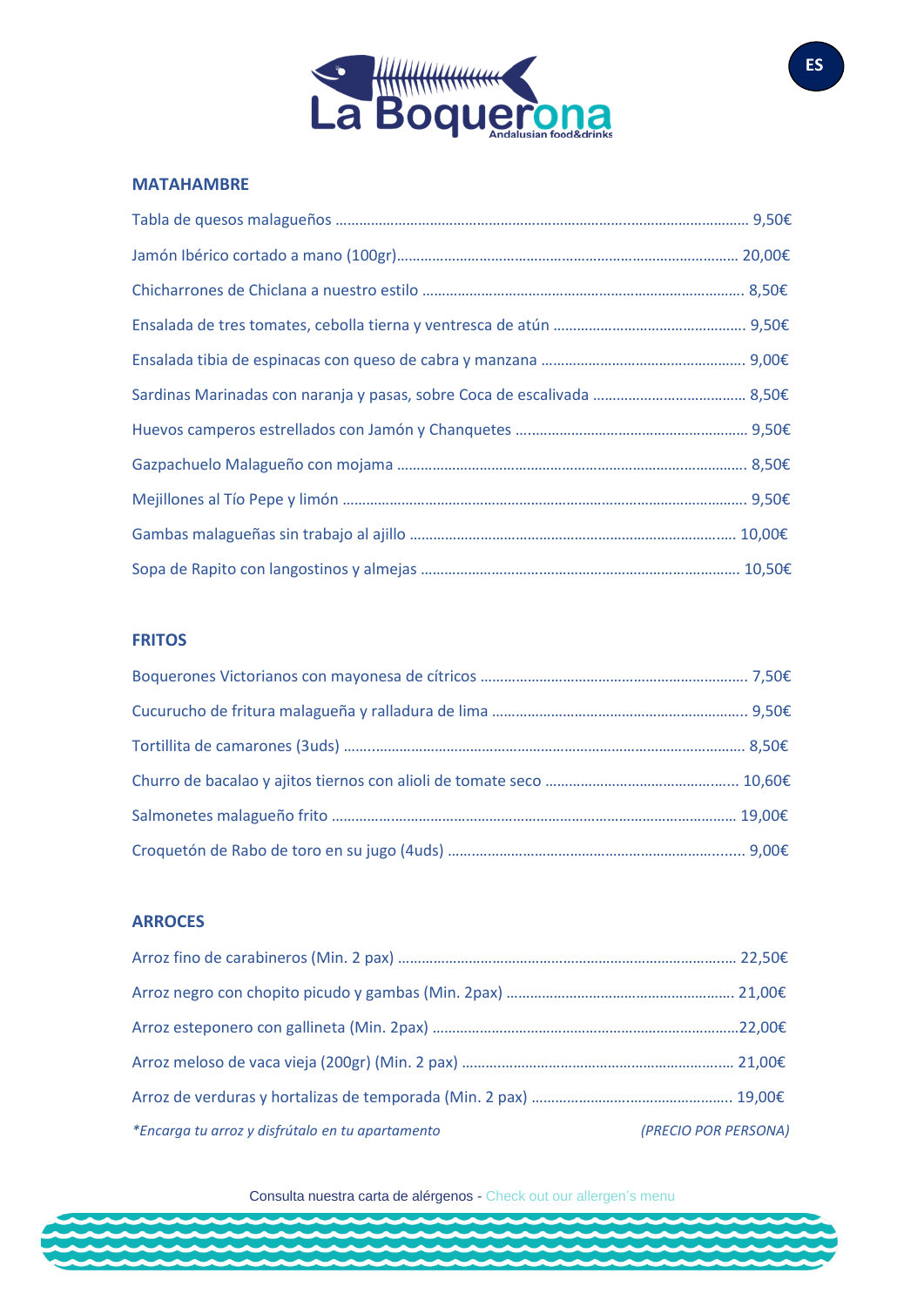

#### **PARRILLA**

#### *PESCADOS*

| Pata de pulpo a la brasa con parmentiere y aceite de pimentón de la vera  19,00€ |  |
|----------------------------------------------------------------------------------|--|
|                                                                                  |  |
|                                                                                  |  |
| <b>CARNES</b>                                                                    |  |
|                                                                                  |  |
| Hamburguesa de ternera, con queso payoyo, aguacate y pimiento asado  14,00€      |  |
|                                                                                  |  |
|                                                                                  |  |
|                                                                                  |  |

#### **POSTRES**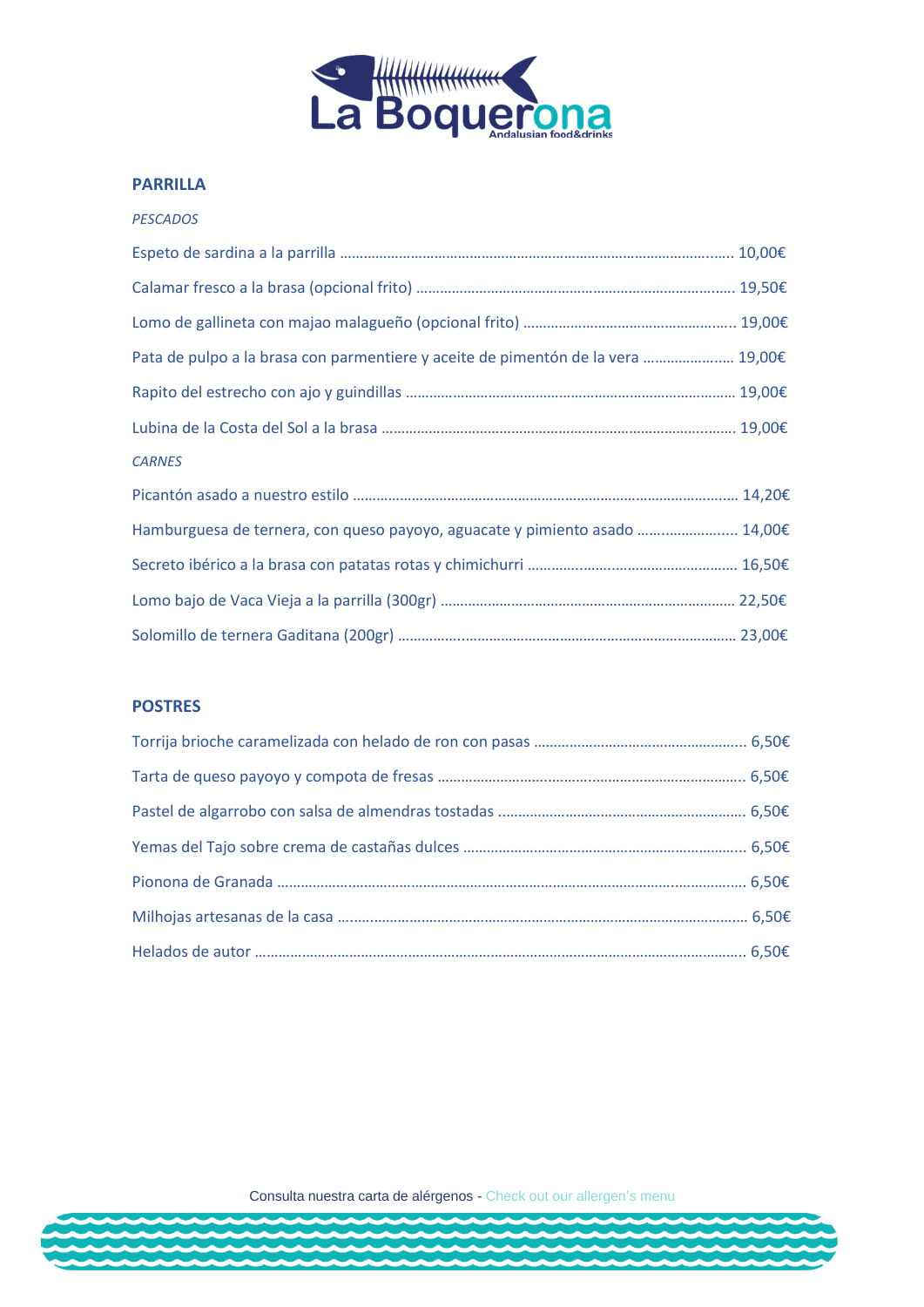



## **Pssst: ¡Tenemos opciones de menú infantil! \***

*\*El Menú Infantil está dirigido a niños de hasta 12 años*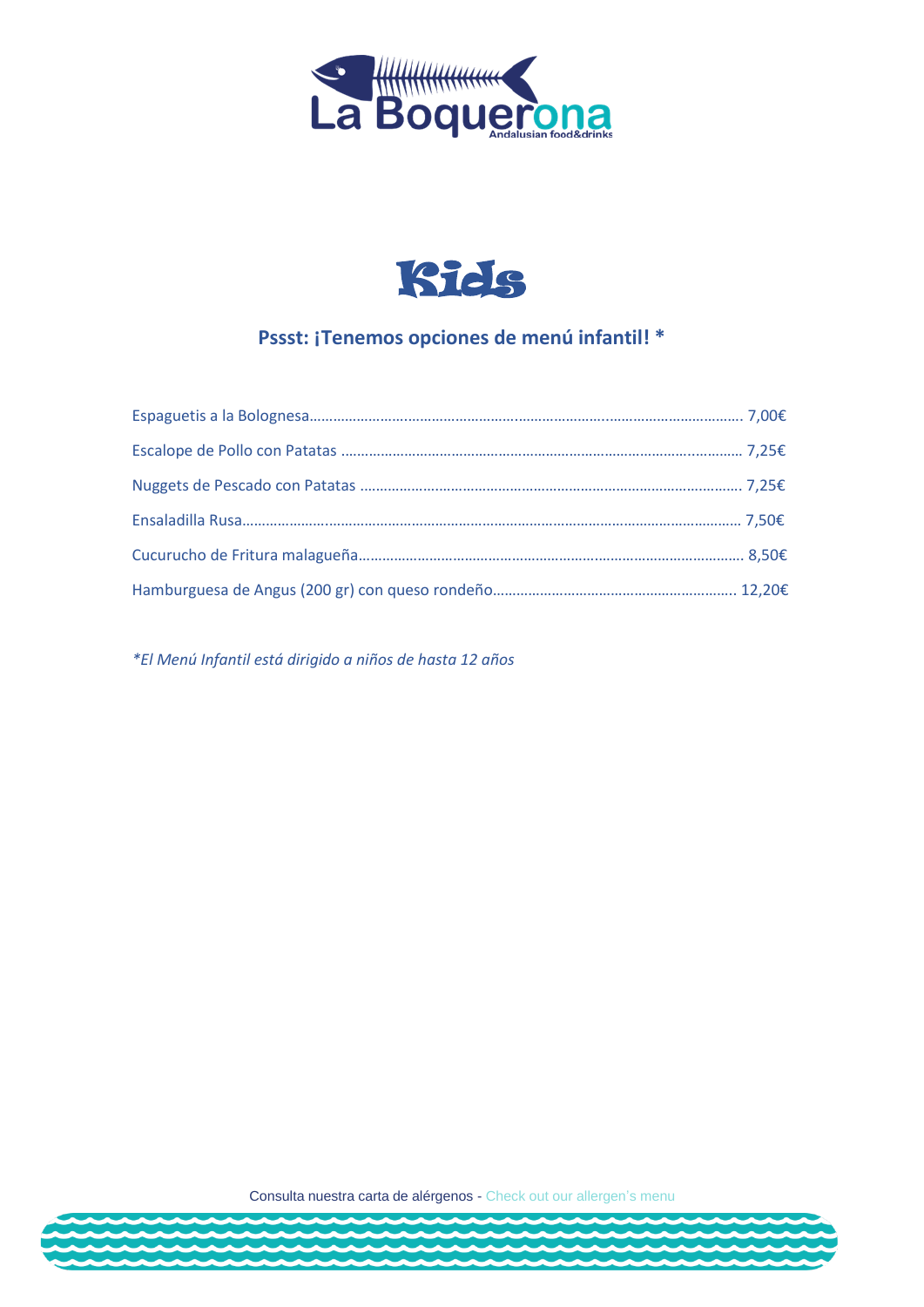

#### **APPETIZERS**

#### **FRIED DISHES**

#### **RICE DISHES**

| Black rice (cooked in squid ink) with cuttlefish and prawns (Min. 2pax)  21,00€ |                    |
|---------------------------------------------------------------------------------|--------------------|
|                                                                                 |                    |
|                                                                                 |                    |
|                                                                                 |                    |
| *order your rice and enjoy it in your apartment                                 | (PRICE PER PERSON) |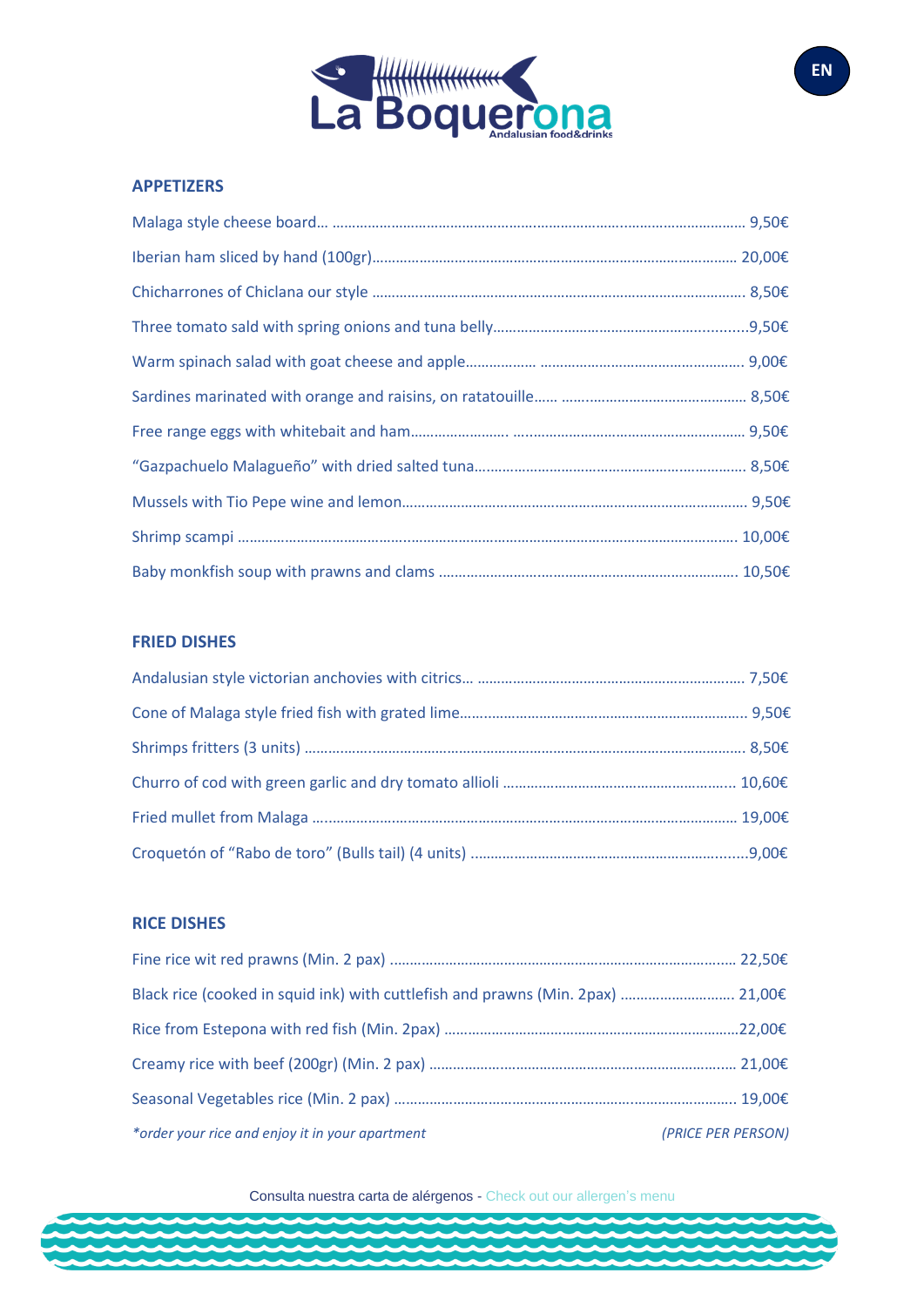

#### **GRILLES DISHES**

| <b>FISH</b>                                                                   |  |
|-------------------------------------------------------------------------------|--|
|                                                                               |  |
|                                                                               |  |
|                                                                               |  |
| Grilled octopus leg with parmentiere and paprika oil from La Vera  19,00€     |  |
| Roasted baby monkfish from El estrecho with garlic and chilli peppers  19,00€ |  |
|                                                                               |  |
| <b>MEAT</b>                                                                   |  |
|                                                                               |  |
|                                                                               |  |
|                                                                               |  |
|                                                                               |  |
|                                                                               |  |

### **DESSERTS**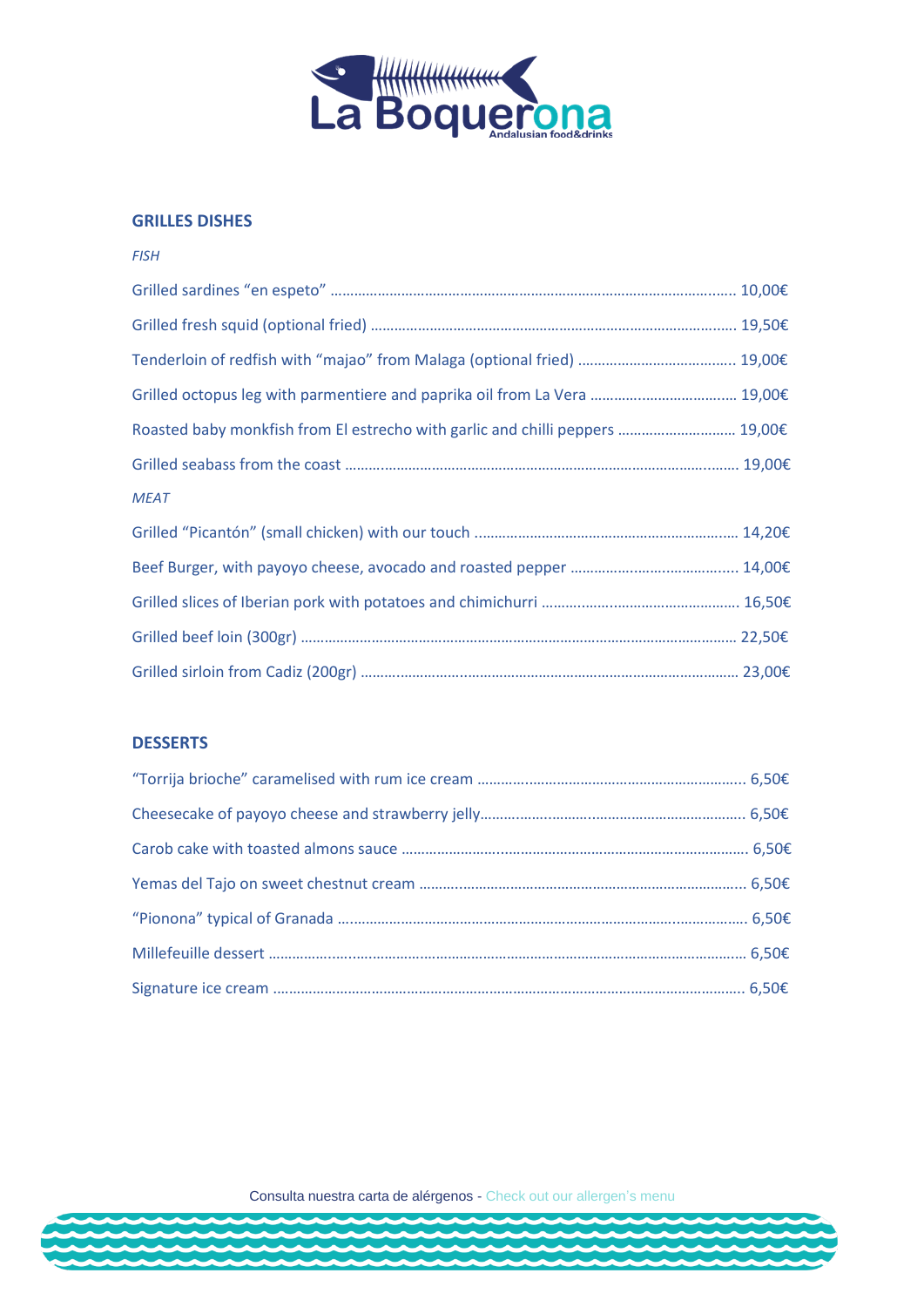



## **Pssst: We have children´s menú options! \***

*\*The children´s menú is for children up to 12 years old*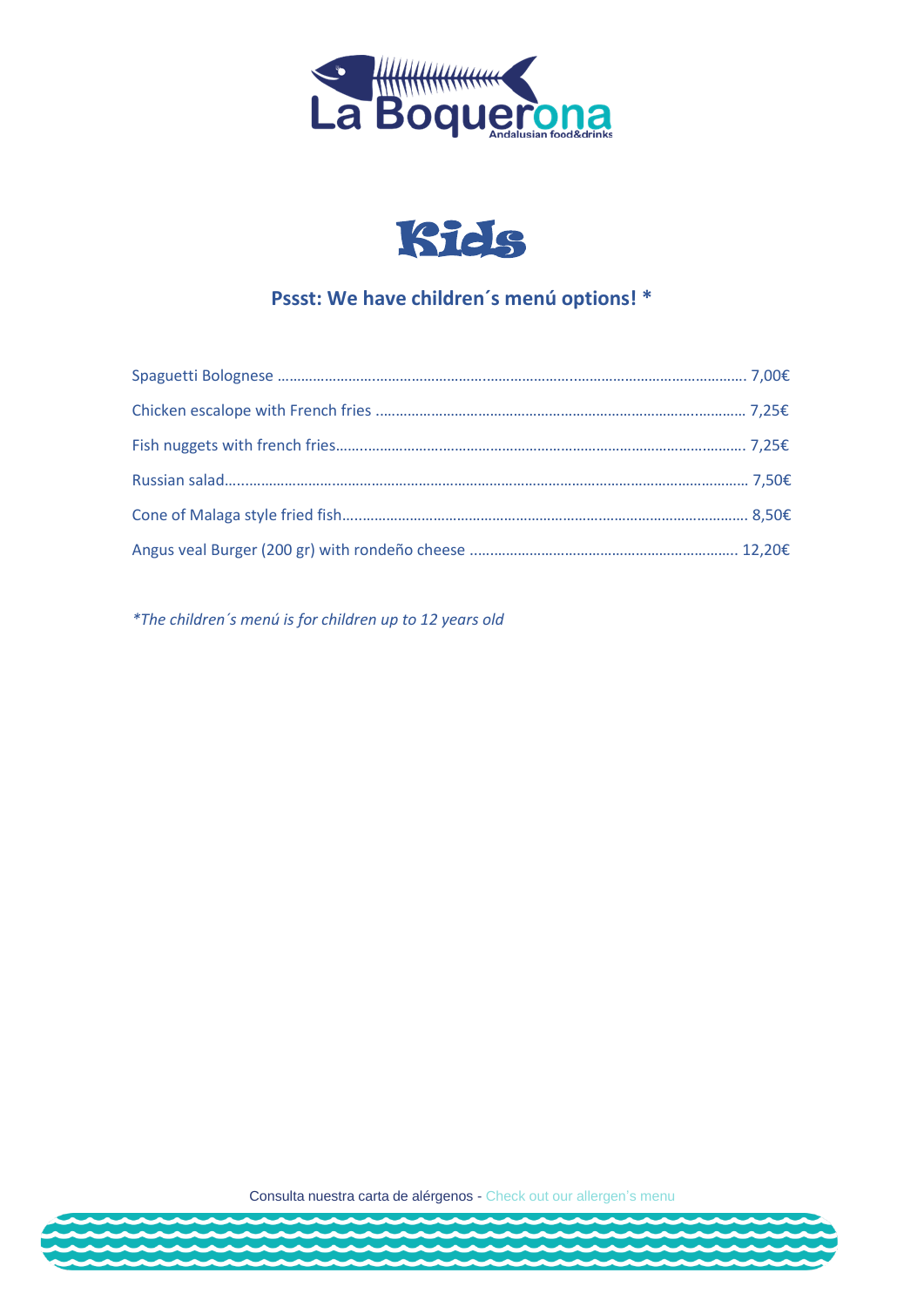



## Vinos · Wines

| <b>Espumosos · Sparkling</b>                                                      |  |
|-----------------------------------------------------------------------------------|--|
|                                                                                   |  |
|                                                                                   |  |
|                                                                                   |  |
| Rosados · Rosé                                                                    |  |
|                                                                                   |  |
|                                                                                   |  |
|                                                                                   |  |
| <b>Blancos</b> · White                                                            |  |
|                                                                                   |  |
| José Pariente Ferm. Barrica (D.O. Rioja) …………………………………………………………………………………… 自36,00€ |  |
|                                                                                   |  |
|                                                                                   |  |
|                                                                                   |  |
|                                                                                   |  |
|                                                                                   |  |
|                                                                                   |  |
|                                                                                   |  |
|                                                                                   |  |
| <b>Tintos</b> $\cdot$ Red                                                         |  |
|                                                                                   |  |
|                                                                                   |  |
|                                                                                   |  |
|                                                                                   |  |
|                                                                                   |  |
|                                                                                   |  |
|                                                                                   |  |
|                                                                                   |  |
|                                                                                   |  |
|                                                                                   |  |
|                                                                                   |  |
|                                                                                   |  |
|                                                                                   |  |
|                                                                                   |  |
| Finos y olorosos · Fine wines                                                     |  |
|                                                                                   |  |
|                                                                                   |  |
|                                                                                   |  |
|                                                                                   |  |